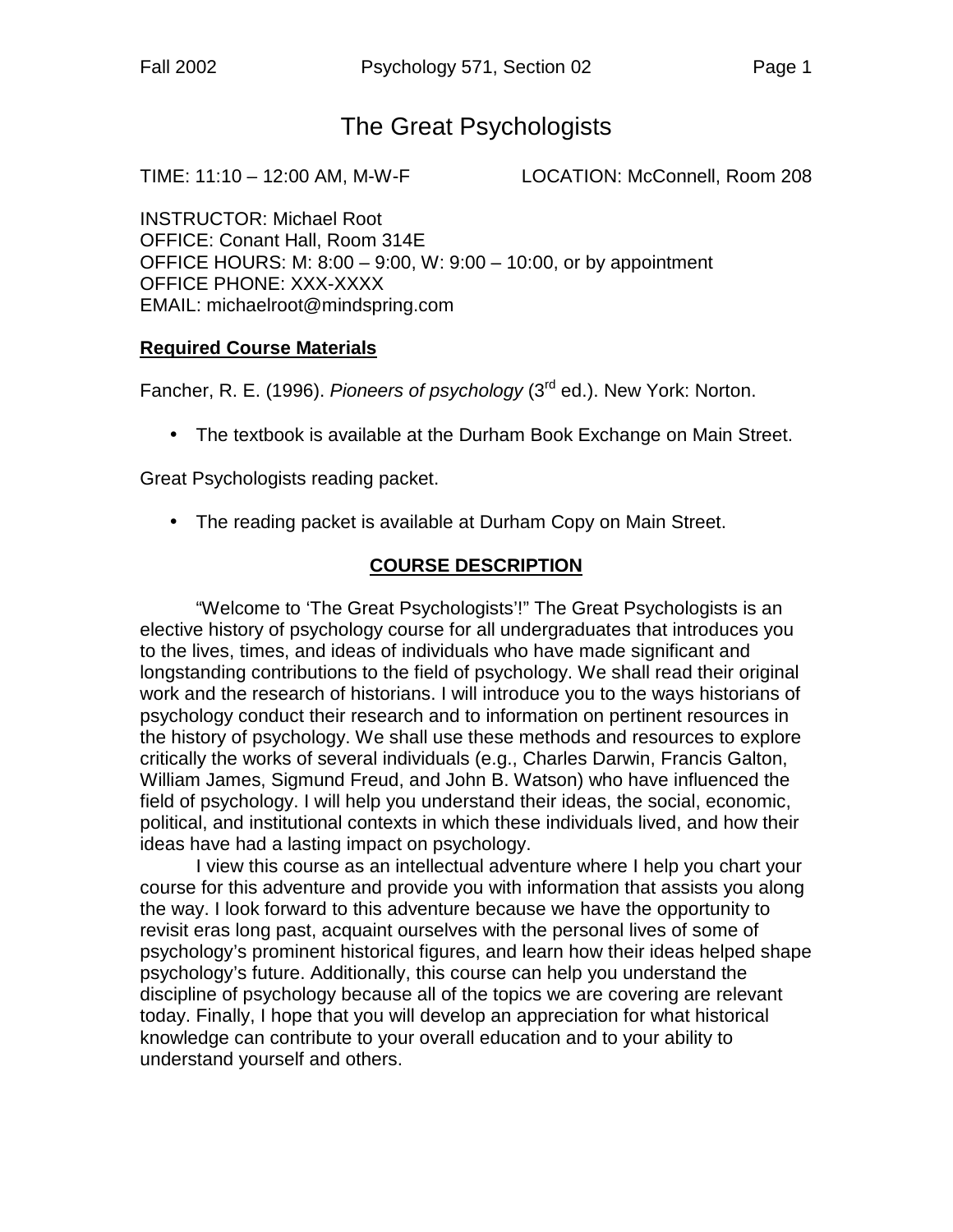#### **COURSE OBJECTIVES**

 My course objectives are broken into three categories: learning skills, course specific, and personal development objectives. My hope is that by the end of this course you will exhibit mastery of the following course objectives:

#### **Learning Skills Objectives**

*Metacognitive Skills Objective*: Metacognitive skills are strategies for *learning how to learn*. Learning how to learn will help you master the material in this class as well as material in your other classes. Throughout the course, we will learn such things as how to learn actively, identify relevant information in your readings, and how to make the material pertinent to your life. We will spend time developing effective learning methods that you can use to engage with the material in this course in the hopes that you will be able to generalize these learning methods to other aspects of your life.

*Critical Thinking Skills Objective*: Critical thinking skills are "mental tools" that enable you to ask penetrating questions, weigh available evidence, modify judgments based on existing evidence, and make rational, well-informed decisions. The development of and practice with critical thinking skills will assist you in any endeavor, be it your college career or your future job. This course will help you acquire critical thinking skills through writing assignments, class discussions, and self-reflection. By the end of the semester, you should be able to apply these skills to the material covered in class and to other facets of your life.

*Writing Skills Objective*: We all need practice in our writing skills, and I will try to help you strengthen your ability to write effectively with a variety of writing assignments. These writing assignments will help develop your metacognitive, critical thinking, and historical knowledge skills, in addition to helping you formulate your thoughts, provide rational arguments, and develop convincing conclusions about psychology's history. The express purpose of the writing skills objective is to enable you to take the writing skills you have acquired in this course and utilize these skills in other areas of your education.

#### **Course Specific Objectives**

*Historical Research Methods Objective*: I expect you to become familiar with the approaches to historical research and how these methods can augment your undergraduate education. In addition, I expect you to acquire knowledge of the resources available for historical research at UNH. For example, by the end of this course you should be able to compare and contrast presentist and historicist writing and provide examples of each in the literature.

*Theoretical Contributions Objective*: By the end of the semester you should be well versed in the ideas developed by these historical figures and how these ideas have affected the field of psychology. For example, you should be able to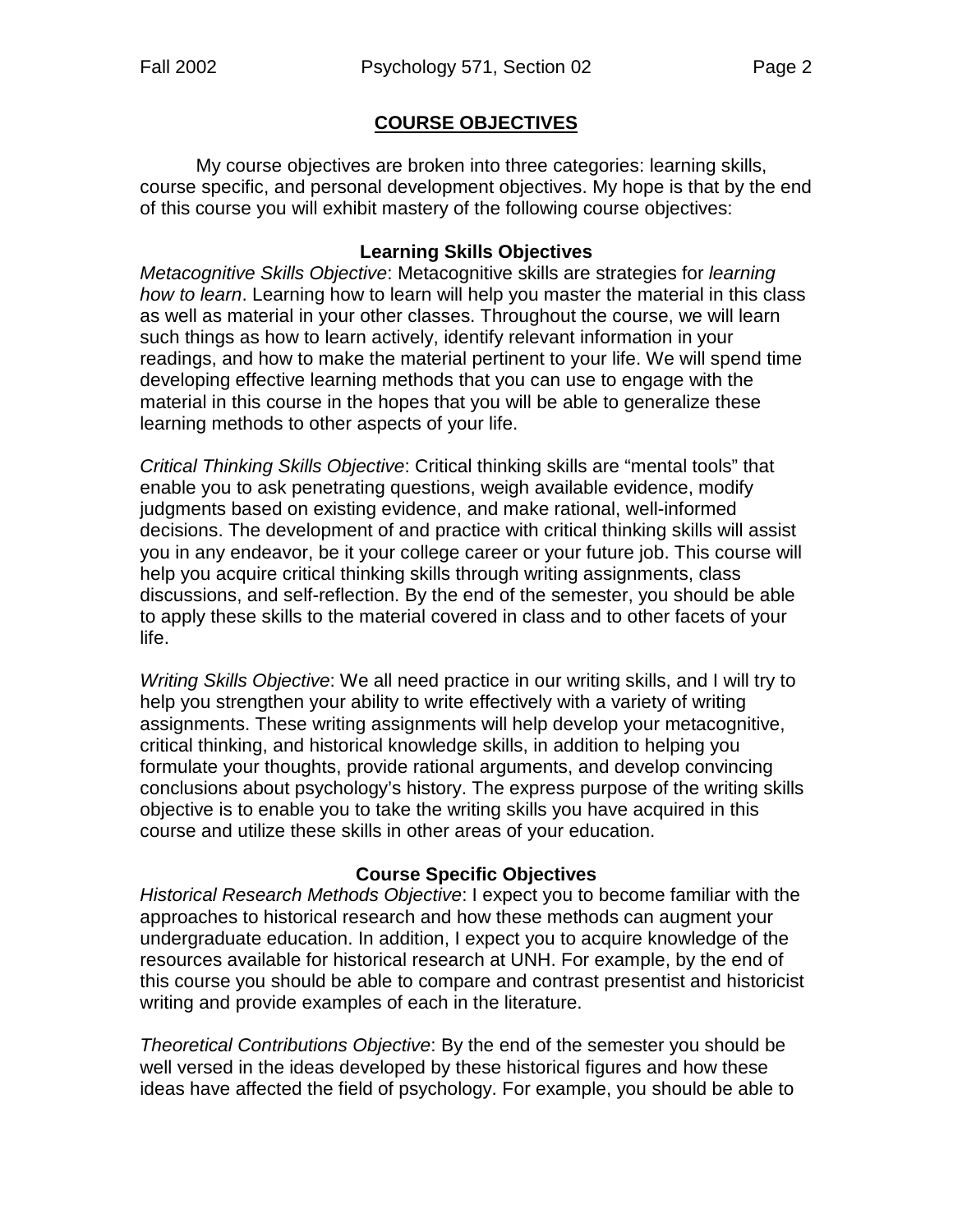define Sigmund Freud's psychosexual stages and analyze how these stages affect our understanding of children's psychological development.

*Historical Figures Objective*: By the end of this course you should be able to compare and contrast the individuals we cover throughout the semester and discuss how their life events shaped their ideas. For example, you should be able to provide a brief synopsis of the life of William James and how his background played a role in his thought.

*Contextual Knowledge Objective*: I want you to become familiar with the social, political, economic, and institutional contexts within which these individuals lived their lives. By the end of the semester, you should be able to integrate such things as the relevant contextual factors that played a role in the development of Darwin's theory of evolution.

#### **Personal Development Objectives**

*Self-Development Objective*: I hope that you will mature intellectually and emotionally throughout the semester. After completing this course, I hope that you can look at the world differently and that you become intellectually curious about yourself, others, and your environment. Additionally, I hope to foster in you a respect for opinions that differ from your own and that you demonstrate this respect in and outside of the classroom. Finally, I want you to develop the confidence and ability to discover the answers you seek about yourself and how you fit into society.

*Fun Objective*: Learning about psychology's history can be fun if you take an active role in your own education throughout the semester. Though not all topics we cover during the semester will be of interest to you, I challenge you to find something in every reading and in every class that makes you excited about the history of psychology. I hope that we can have fun while learning the subject matter in a relaxed but mature atmosphere.

#### Note on Course Objectives

 I take these course objectives very seriously and I hope that you will too. Not only does your grade depend on meeting these objectives, they also can contribute to your intellectual growth. I feel that it is my responsibility to instruct you with these objectives in mind. I feel it is your responsibility to focus your learning experience with these objectives in mind. There will be a number of opportunities for me to assess your proficiency on mastering these objectives. Similarly, there will be a number of opportunities for you to assess my proficiency at teaching with these objectives in mind. Assessing my proficiency at meeting these objectives will allow you to present me with feedback on whether I am helping you meet these objectives. If need be I will adjust the class format to help you meet these objectives.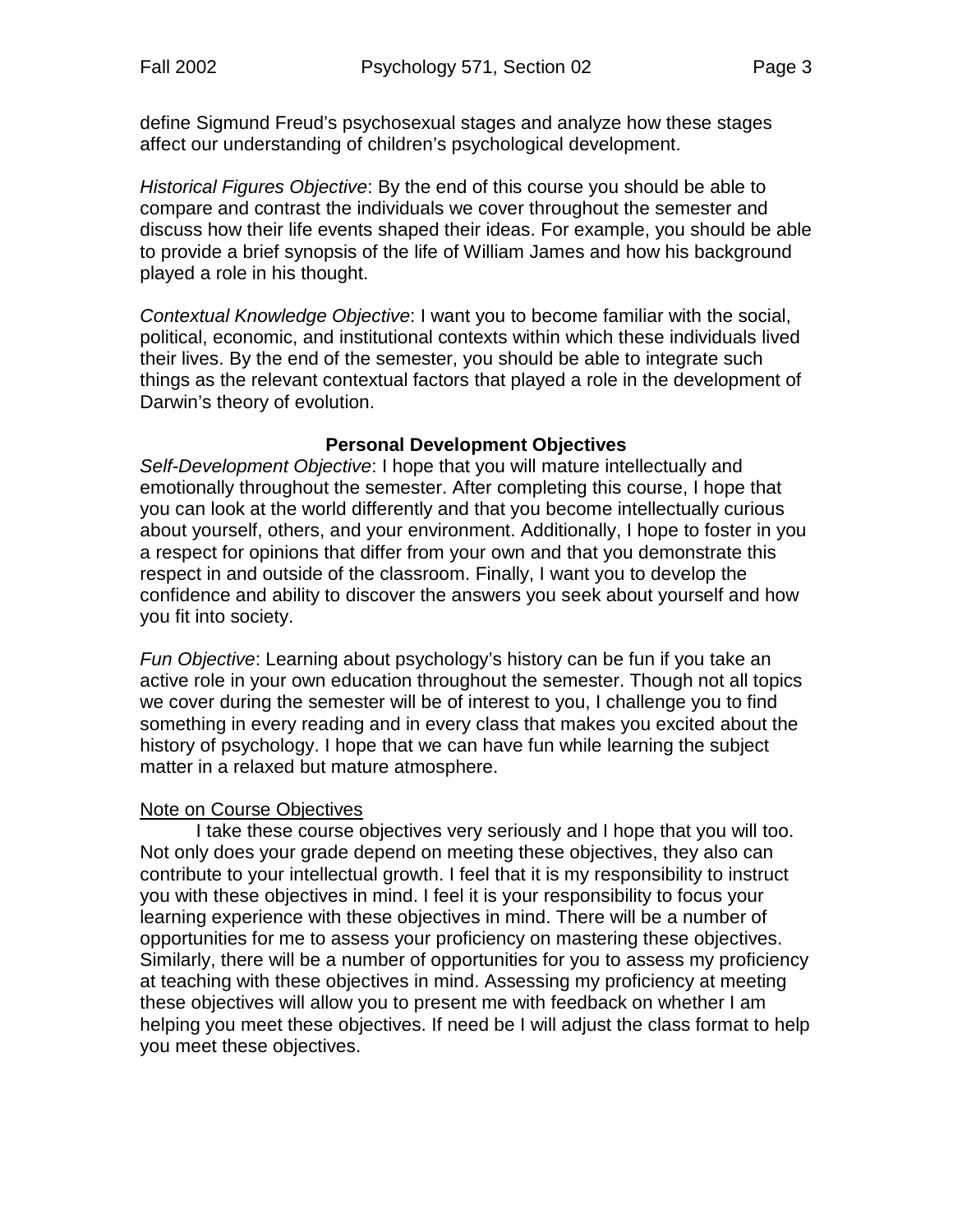#### **COURSE REQUIREMENTS**

#### **Essays**

 There are **four** take-home essays in our class. Essays are to be **typed, double-spaced, referenced appropriately, and no longer than four pages**. Each essay will consist of four questions that focus on your mastery of the assigned reading material, lectures, and classroom discussions. You can use your textbook, reading packet, classroom notes, and discussions with your peers to write your essays. You are required to cite material correctly and to integrate reading and classroom discussion materials in support of your arguments. In order to develop your writing skills, you can revise each of your essays once if you so desire. I will comment on your essays and assign a grade, but I shall not correct your errors. If you wish to improve your grade then you have until the next class meeting to make revisions on your essays. You will need to hand in both your revised essay and your old one so I can compare the two papers and gauge your improvement. **I do not accept late revisions**. Essays are due at the beginning of the class. Late essays receive half credit and you cannot make revisions, unless an acceptable excuse is given (see Attendance Policy for acceptable excuses).

 Page 8 provides examples of the essay questions I ask. There is no midterm or final exam. The Course Schedule indicates when your essays are due. I grade these essays on the depth and persuasiveness of your arguments, your understanding of the topic, spelling, grammar, and punctuation.

#### **Discussion Questions**

 Every day you have reading due you need to develop **four** questions based on the readings to use in classroom discussions. I have included guidelines for creating discussion questions on page 9 and I grade your discussion questions based on these criteria in addition to the depth and persuasiveness of your questions, your understanding of the readings, spelling, grammar, and punctuation. These discussion questions need to be **typed**. There is a three-fold purpose for these questions. First, the questions ensure that you are reading the material. Secondly, the questions will provide a platform for classroom discussions. Lastly, the questions will provide me with insight into some of your misunderstandings of the material, which will then help me focus my lectures. **I do not accept late discussion questions**.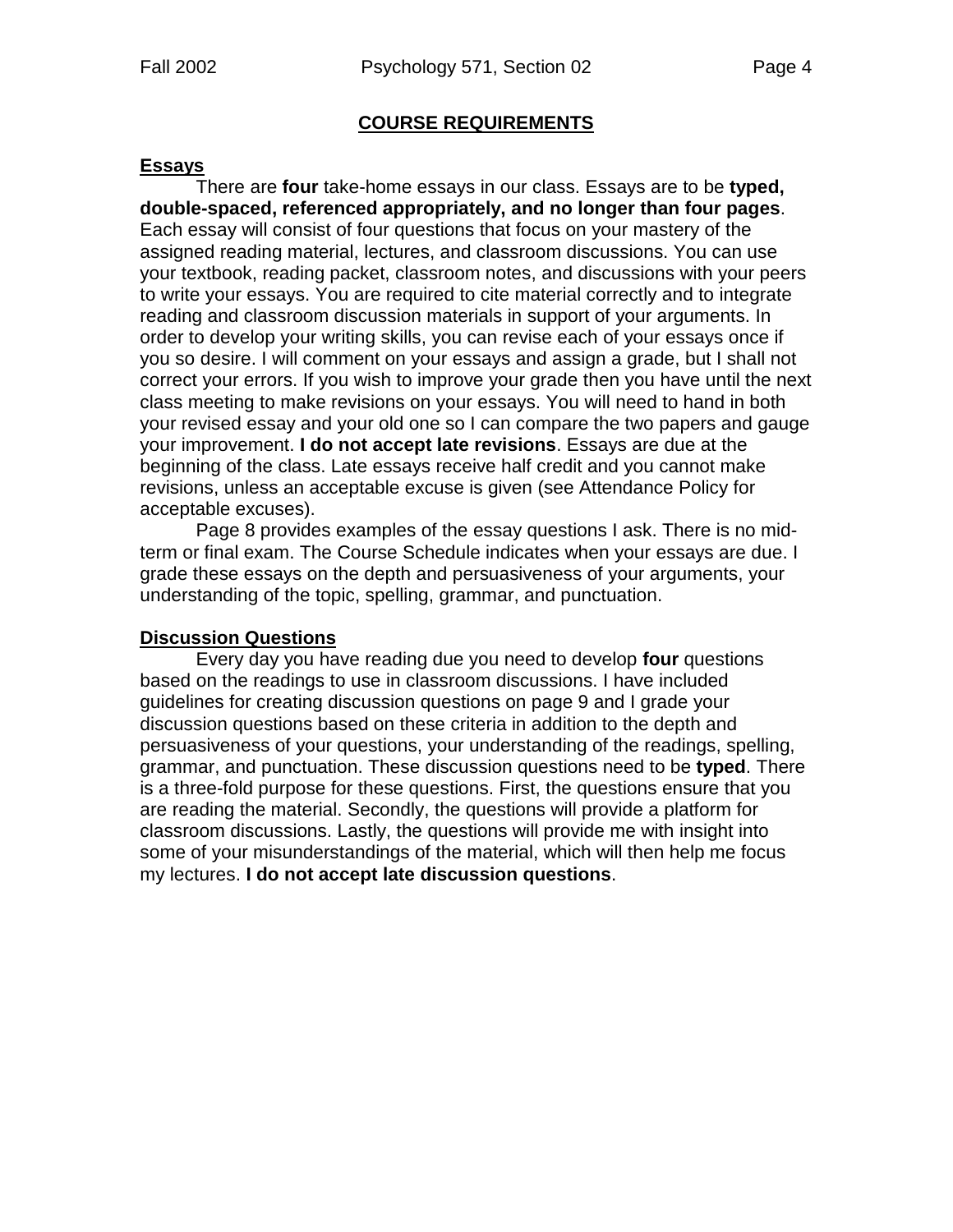# **COURSE SCHEDULE**

| <b>Week</b>             | <b>Date</b>    | <b>Class Topic</b>                    | <b>Readings Assigned</b> | <b>Assignment Due Dates</b>         |
|-------------------------|----------------|---------------------------------------|--------------------------|-------------------------------------|
| 1                       | 9/4            | Welcome                               | Buy Texts, Syllabus      |                                     |
|                         | 9/6            | <b>Review Syllabus</b>                | Benjamin, Furumoto       | Syllabus                            |
| $\overline{2}$          | 9/9            | Historiography                        | Leahey                   | Benjamin, Furumoto                  |
|                         | 9/11           |                                       |                          | Leahey                              |
|                         | 9/13           |                                       | Fancher, Ch. 6, Richards |                                     |
| 3                       | 9/16           | Darwin & Evolution                    |                          | Fancher, Ch. 6, Richards            |
|                         | 9/18           |                                       |                          |                                     |
|                         | 9/20           |                                       | Mayr, Bowler             |                                     |
| $\overline{\mathbf{4}}$ | 9/23           |                                       | Darwin                   | Mayr, Bowler                        |
|                         | 9/25           |                                       |                          | Darwin                              |
|                         | 9/27           | Essay 1                               |                          |                                     |
| 5                       | 9/30           | Galton & Eugenics                     | Fancher, Ch. 7           | <b>Essay 1 Due</b>                  |
|                         | 10/2           |                                       | Diamond, Gould           | Fancher, Ch. 7                      |
|                         | 10/4<br>10/7   | James & Consciousness                 | Fancher, Ch. 8           | Diamond, Gould<br>Fancher, Ch. 8    |
| 6                       | 10/9           |                                       |                          |                                     |
|                         | 10/11          |                                       | Benjamin, Coon           |                                     |
| $\overline{7}$          | 10/14          | <b>Fall Break, No Class!</b>          |                          |                                     |
|                         | 10/16          |                                       |                          | Benjamin, Coon                      |
|                         | 10/18          |                                       | Fancher, pp. 73-86, Ch.  |                                     |
|                         |                |                                       | 10                       |                                     |
| 8                       | 10/21          | Phrenology & Hypnotism                |                          | Fancher, pp. 73-86, Ch. 10          |
|                         | 10/23          |                                       |                          |                                     |
|                         | 10/25          | Essay 2                               | Fancher, Ch. 9           |                                     |
| 9                       | 10/28          | Watson, Skinner &                     | Watson, Harris           | Essay 2 Due, Fancher, Ch. 9         |
|                         | 10/30          | Behaviorism                           |                          | Watson, Harris                      |
|                         | 11/1           |                                       | Smith                    |                                     |
| 10                      | 11/4           |                                       |                          | Smith                               |
|                         | 11/6           |                                       |                          |                                     |
|                         | 11/8           |                                       | Guthrie, Phillips        |                                     |
| 11                      | 11/11          | Veteran's Day, No Class!              |                          |                                     |
|                         | 11/12          | <b>Neglected Areas</b>                | Furumoto & Scarborough   | Guthrie, Phillips                   |
|                         | 11/13          |                                       | Wentworth                | Furumoto & Scarborough<br>Wentworth |
| 12                      | 11/15<br>11/18 | Essay 3<br>Freud & Psychoanalysis     | Fancher, Ch. 11, Gay     | Fancher, Ch. 11, Gay                |
|                         | 11/20          |                                       |                          | <b>Essay 3 Due</b>                  |
|                         | 11/22          |                                       | Freud                    |                                     |
| $\overline{13}$         | 11/25          |                                       |                          | Freud                               |
|                         | 11/27          |                                       |                          |                                     |
|                         | 11/29          | <b>Thanksgiving Break</b>             | Fancher, Ch. 13, Green   |                                     |
|                         |                | <b>Begins</b>                         |                          |                                     |
| 14                      | $\frac{12}{2}$ | <b>Turing &amp; Cognitive Science</b> |                          | Fancher, Ch. 13, Green              |
|                         | 12/4           |                                       |                          |                                     |
|                         | 12/6           | Essay 4                               | Hofstadter, Hofstadter   |                                     |
| 15                      | 12/9           |                                       |                          | Hofstadter, Hofstadter              |
|                         | 12/11          |                                       |                          |                                     |
|                         | 12/13          | <b>Final Comments</b>                 |                          | <b>Essay 4 Due</b>                  |

At times, the Course Schedule may change due to unforeseen circumstances (e.g., school cancellation, instructor sickness).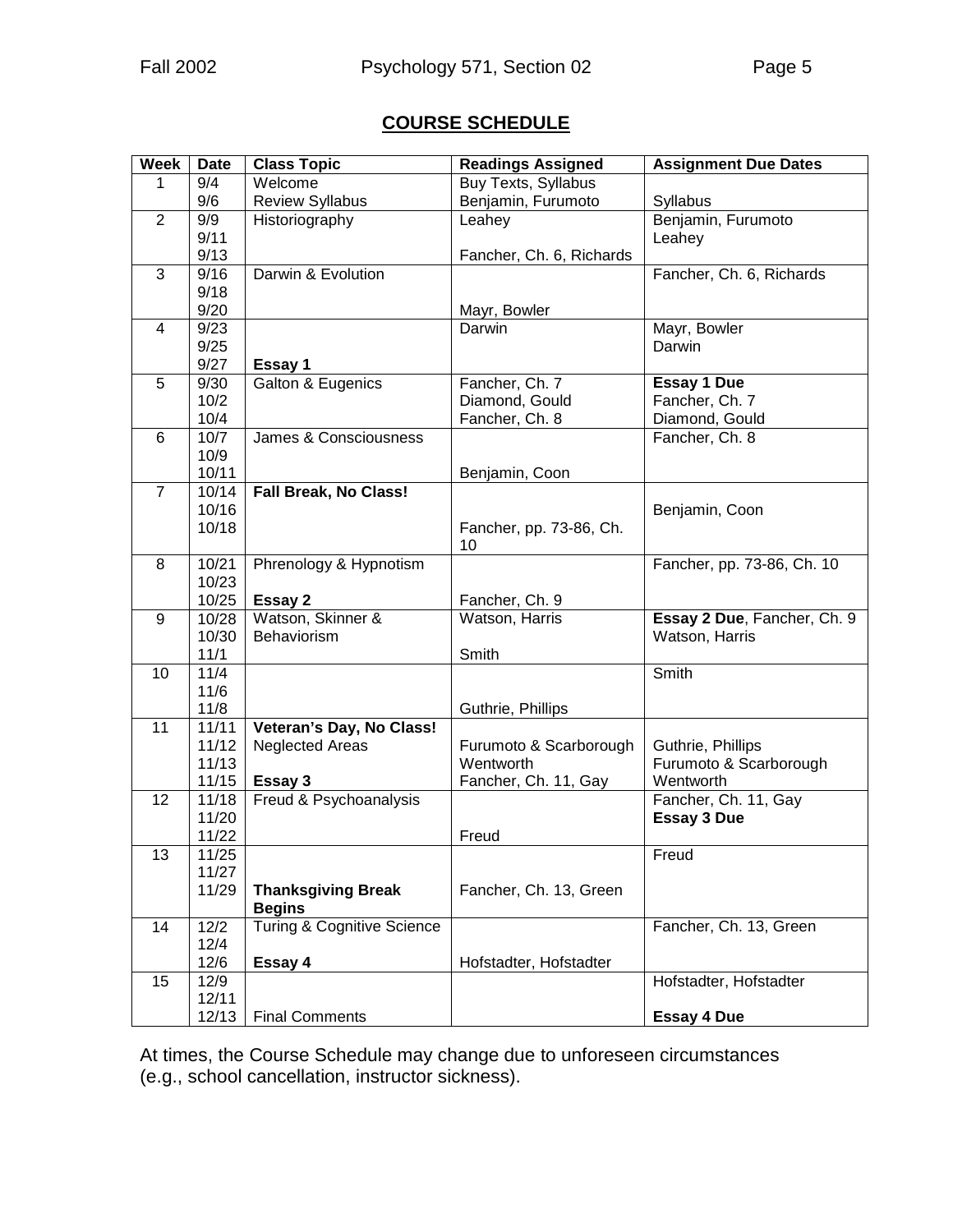#### **GRADING**

|                   | Number of   | Maximum           | <b>Total Points</b> | % of Final |
|-------------------|-------------|-------------------|---------------------|------------|
| Criteria          | Assignments | Points/Assignment |                     | Grade      |
| Essays            |             | 75                | 300                 | 60%        |
| <b>Discussion</b> | 20          | 10                | 200                 | 40%        |
| Questions         |             |                   |                     |            |
| <b>Totals</b>     | 24          |                   | 500                 | 100%       |

#### **Grading Scale**

| $A = 500 - 465$ | $ B+ = 445-435$ $ C+ = 395-385$ $ D+ = 345-335$ $ F =$ Below 300 |  |
|-----------------|------------------------------------------------------------------|--|
|                 | $ B = 430-415$ $ C = 380-365$ $ D = 330-315$                     |  |
| $A = 460 - 450$ | $ B-410-400 $ $ C-360-350 $ $ D-310-300 $                        |  |

#### **Student Attendance**

 As mature individuals, I expect that you will regularly attend class. As such, I have no attendance policy. It is your course and your responsibility to decide your level of participation in this educational endeavor. If you cannot come to class for whatever reason, there is no need for an explanation. If, however, you have to miss class for an extended period (e.g., prolonged illness, family emergency, athletic events, etc) or you are going to miss an assignment, I require you to make me aware of what is going on either by stopping by my office, calling me, or emailing me.

#### **Cheating/Plagiarism**

 Cheating and plagiarism are serious offenses in this class and at the University of New Hampshire. Anyone caught cheating and/or plagiarizing a document (including a peer's) in this class will automatically fail this course. I accept no excuses for cheating or plagiarism! Please read the "Statement on Plagiarism" that is attached to your syllabus for the University's policy on cheating and plagiarism. **If you have any questions or concerns about this policy, do not hesitate to ask me about it**. It is better to err on the side of caution considering the potential consequences.

## **Additional Comments**

 If you have any special needs or requirements for this course, please contact me about them within the first two weeks of the semester so we can make accommodations. Feel free to stop by my office or email me anytime to discuss your performance in the class. Please do not hesitate to discuss with me anything of concern to you (even if it does not pertain to this class). The university has many resources (e.g., writing center, counseling center) of which you might be unaware. If you run into problems at some point in this course, please talk to me. Together, we can begin to identify some resources to help resolve this difficulty.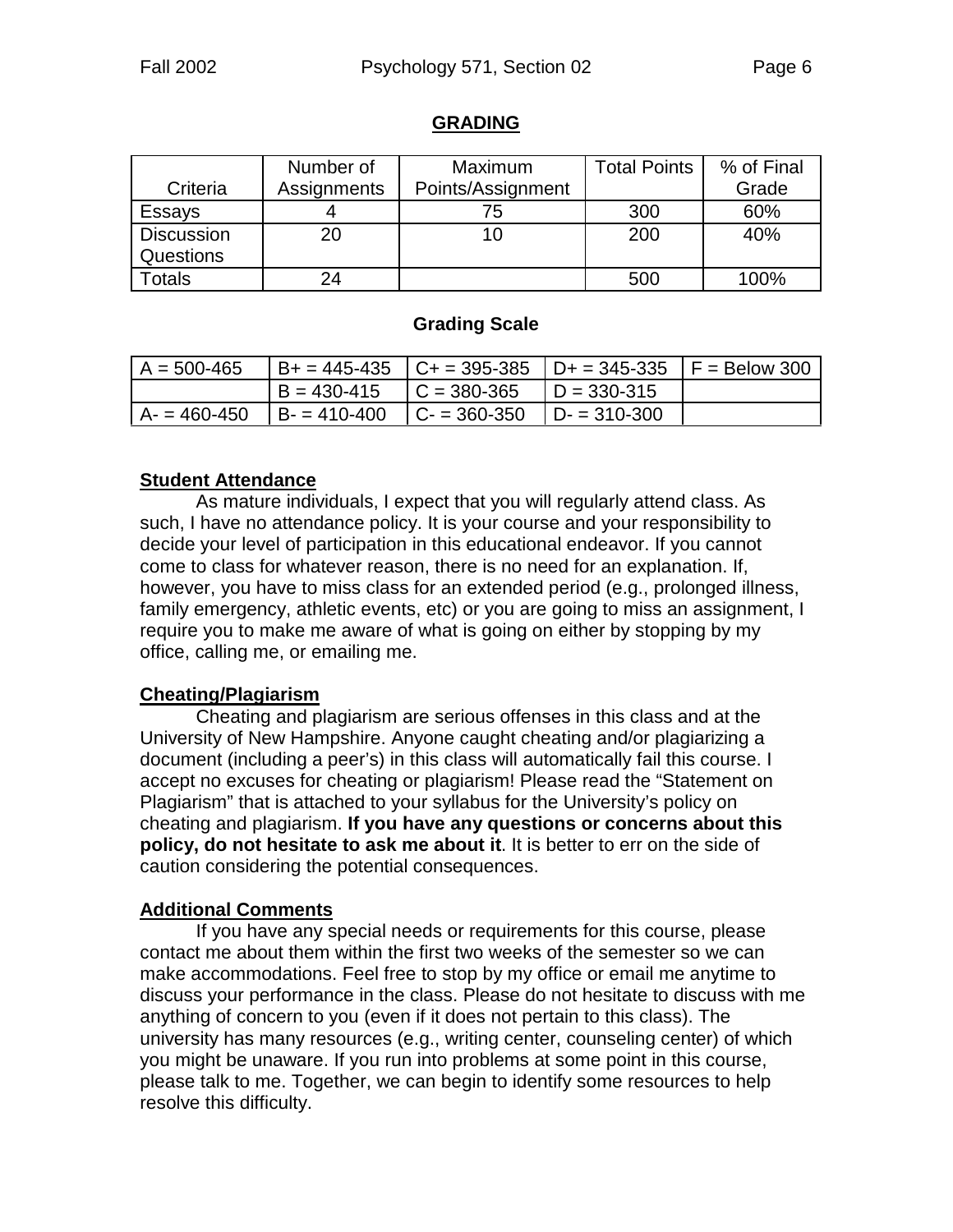# **STATEMENT ON PLAGIARISM**

 Plagiarism is a form of cheating, punishable (at the discretion of the instructor) by failure in the course in which it occurs and possibly (at the discretion of the dean) by suspension or dismissal from the university.

 Plagiarism can take a number of forms, including the re-use of your own written work without appropriate modifications and/or without the permission of your instructor.

 Plagiarism most commonly occurs when material is taken from a source without proper citation. Whenever material is directly quoted it must appear in quotation marks and be properly cited either in the text or in a footnote. A citation without quotation marks is not adequate since it implies that the material quoted is your wording. It is even less acceptable to simply put the source of material in a bibliography at the end of your paper, with neither quotation marks not references made in the text or notes.

 Indirect quotations—that is, points taken from some source but restated in your own words—should not appear in quotation marks, but the source from which they come should be cited in the text or in a footnote, depending on the reference style your instructor prefers.

 If necessary, ask me for further clarification. Remember that a course grade or even your undergraduate career could be jeopardized by ignorance in this matter. Ignorance does not constitute an excuse for plagiarism.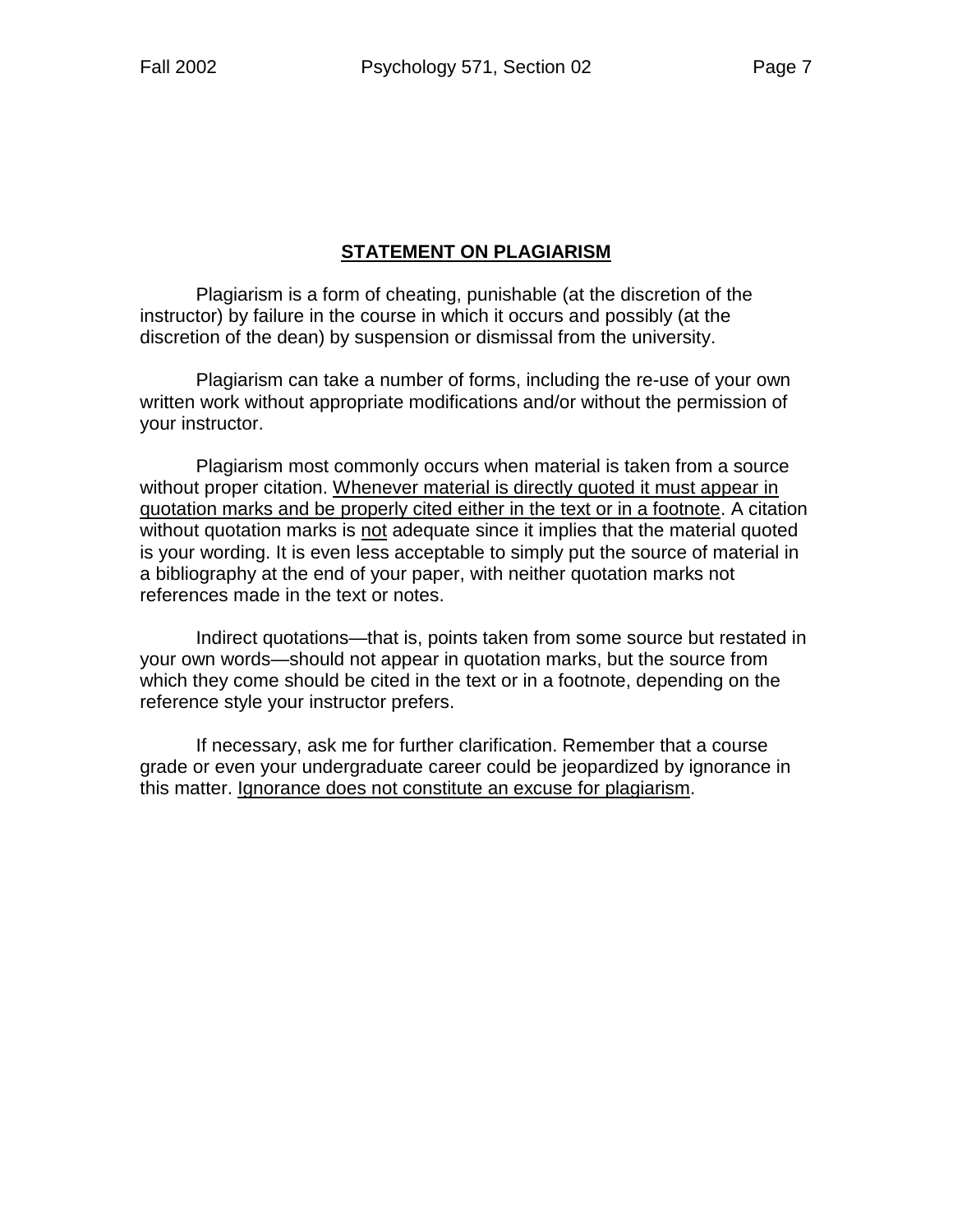### **SAMPLE ESSAY QUESTIONS**

Label your essays (i.e., **1, 2, 3, 4**) so I know when one stops and another begins. Make sure your **name** is on your paper. Remember, **four** double spaced pages (excluding references) is the maximum number of pages. Write your own papers but definitely collaborate if need be. Don't procrastinate.

- 1. You are Wilhelm Zeitgeist, the famous historian of psychology from Miskatonic University. You are to address a group of young, intelligent college students who are just learning about historiography. Develop a lecture that incorporates the various components of historiography as well as four of its potential biases. Incorporate Benjamin (1997), Furumoto (1989), Leahey (2002), and our class discussions into your essay.
- 2. Why was uniformitarianism so important to Charles Darwin's theory of evolution by natural selection and what does uniformitarianism have to do with psychology? How does Darwin's theory of evolution refute Paley's Argument from Design and Lamarck's idea in the inheritance of acquired characteristics?
- 3. What are some of the differences and/or similarities in how Mayr (2000) and Bowler (1988) discuss Darwin's impact on society?
- 4. What are some of the implications evolution has had on the way we view the world and on our behaviors? Incorporate what we've learned in class about evolution and evolutionary psychology with some of your other readings on Darwin and evolution.

Remember to cite sources in your essays using the "how to cite references" section in your reading packet as a guideline. The top of your fifth page should read "References" then list only the references you used in your essays using our table of contents as a guide. I will be lenient with citations and references in your first essay.

If you're stuck, call me or email me this weekend. I don't mind.

Good Luck!